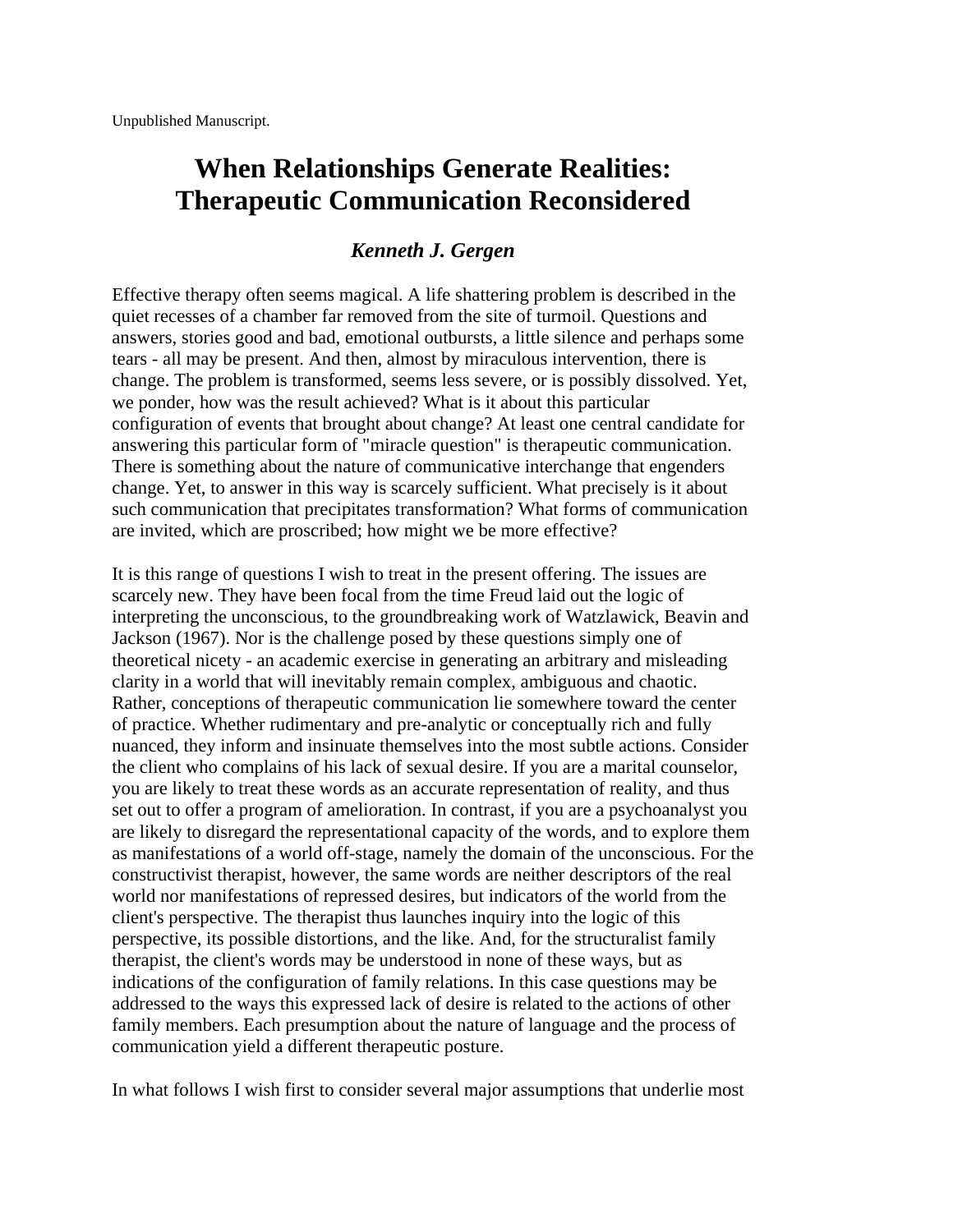therapeutic practices developed to date. Although there is much to be said on behalf of these assumptions, in each case I wish to single out major shortcomings. While our conceptual heritage is richly elaborated, our traditional assumptions about therapeutic communication build walls from behind which we are unable to see; they erect barriers beyond which our practices cannot proceed. I shall then turn to more recent developments in therapeutic theory and development, namely those which I would view as social constructionist. For if we examine the implications of this work carefully we find a dramatic disjunction with the past. We confront significant refigurations in our assumptions about communication. After briefly setting out some of the rudiments of this refigured view, I want finally to consider the new agenda of questions which it presents. With transformations in understanding we confront new and significant challenges for the therapeutic endeavor.

#### **Traditions in Trouble**

The therapeutic community inherits an estimable tradition of thought regarding the nature of communication. At the same time, this tradition has been found increasingly problematic - both by therapists attempting to place it in action and scholars exploring its conceptual structure. Let us briefly consider several traditional assumptions and the critical problems they create:

The Realist Assumption. One of the most broadly shared views of language is based on the assumption that words are (or can be) reflectors of the real. That is, language can (and should) operate to furnish accurate accounts of what is the case. This is the view inherited by most of the sciences, as they set out to replace misleading, fallacious or superstitious beliefs with true and accurate accounts of the world. In the therapeutic world, it is also the view that undergirds the diagnostic movement, the attempt to develop diagnostic categories that accurately classify the existing forms of illness. And in daily life it is a view which lends support to our demand that people "tell the truth."

There is much to be said about the importance of this tradition both to scientific and cultural life, and the reasons for its seeming obviousness. However, it has also become increasingly apparent over the years that in its untutored form the assumption is naive and problematic. For many scholars, Wittgenstein's' Philosophical Investigations furnished one of the chief sources of critique. Through a series of linguistic demonstrations, the problems of matching word and world were dramatically illustrated. Quine's later work, Word and Object, added conceptual weight to these demonstrations, and yielded the conclusion that scientific descriptions were "radically underdetermined" by the nature of facts. Semiotic theorists were simultaneously showing that the relationship between language and the world is ultimately arbitrary, and that words do not in any case function as mirrors or maps of an independent reality.

Within therapeutic circles, similar misgivings were expressed in Gregory Bateson's declaration that "the map is not the territory." Constructivists later went on to argue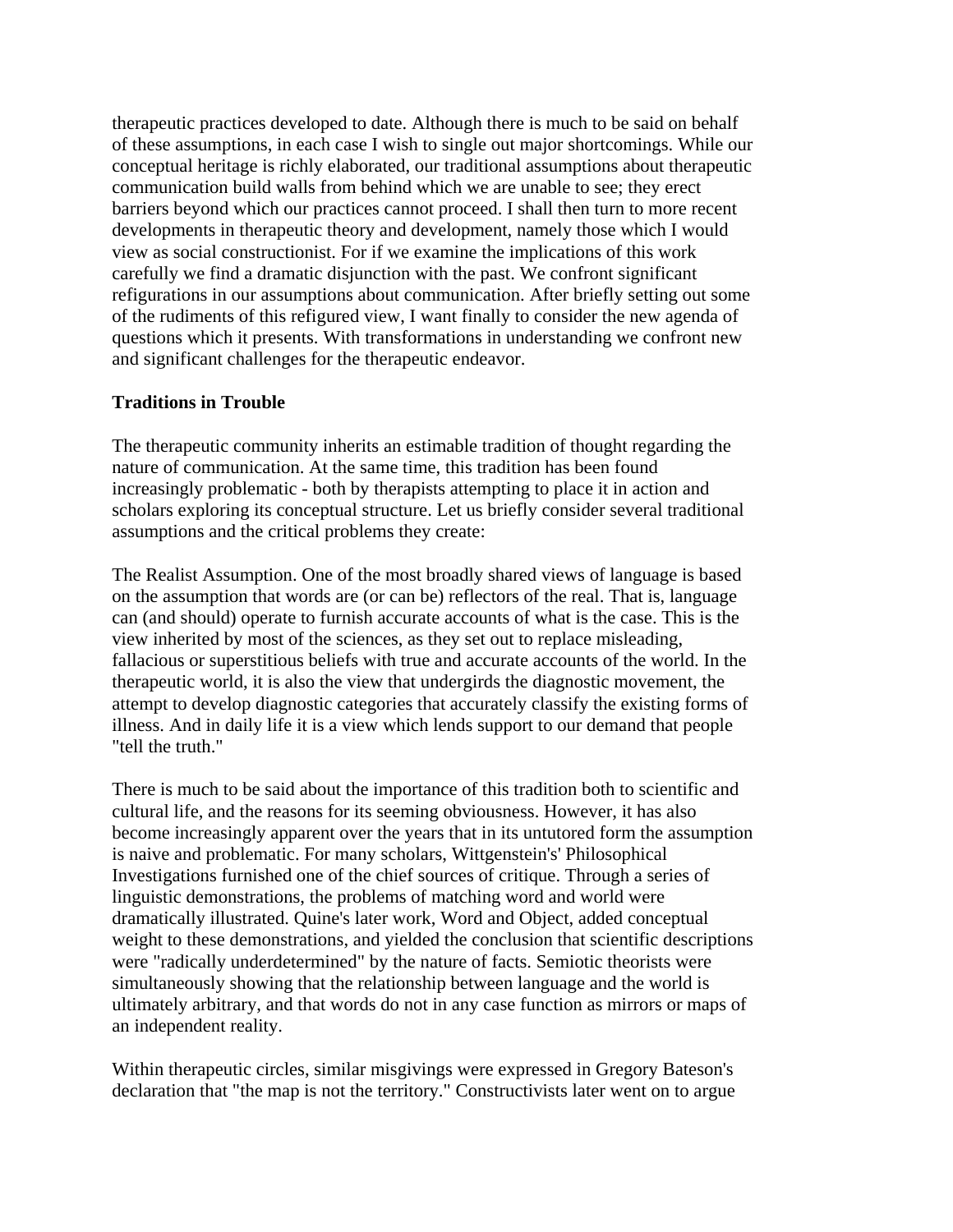that we each live in a world of our own private experience, and that the words we use are in this sense expressions of different worlds of experience. And, more recently, social constructionists have pointed to the function of language in creating the sense we make of the world. On this latter account, we do not listen to language in order to find out what is the case, but how the world is given meaning within particular traditions, communities or relationships. As we find, the realist assumption in traditional form is ill suited to understanding therapeutic communication.

The Subjectivist Assumption. Often coupled with the realist assumption (but not necessarily demanded by it) is a second assumption of long-standing. As it is typically said, we each exist in our own private worlds of experience, a mind set apart from, and reflecting upon nature, a state of subjectivity that variously reflects conditions of the objective world. On this account, the words we speak are held to be outer expressions of the inner world, subjectivity made manifest. This view has played a major role in science, as we count the scientist's words to be reflections of his or her experience of the world, and proceed to replicate research in order to insure agreement among subjectivities (virtually the only way to ensure that "objectivity" has been obtained). The assumption is critical to most all therapy of this century, save perhaps to the radical behaviorist methods of the 1950-60s. In almost all cases we listen to a client's language as an outer expression of private experience (or, as in the Freudian case, that which lies beneath conscious experience to give it shape). And, the assumption is a common feature in daily relations, as we speak of the difficulties in knowing what others mean by their words, or contrarily, how we can "feel with another," knowing exactly what it is like being in his/her shoes. Intimacy, we believe, is a reflection of the closeness of two otherwise independent subjectivities.

Again, I can only make scant reference to the major problems inherent in the subjectivist assumption.(1) For the present, let me touch on only two of these difficulties, the first conceptual and the second ideological. On the conceptual level consider the state of two disciplines centrally concerned with human understanding, with how a listener or reader gains access to the subjectivity of the listener or writer. Hermeneutic theorists have worried about the problem of "inner access" for over three centuries now, since their early concern with how it is we, today, can understand the intentions behind the words in early Biblical texts or holy writs. A satisfactory answer to this question has never been forthcoming. In Hans Georg Gadamer's (1960) pivotal work of the present century the major emphasis shifts to the "horizon of understanding" which the reader inevitably bring to the text. As Gadamer reasons, all readings must necessarily draw from this forestructure of understanding what it is the reader presumes about the world, the writing, the author, and so on. And reading must inevitably take place from this horizon. Much the same conclusion is reached by a host of reader response theorists in literary studies. As Stanley Fish (1980) has put the case, every reader is a member of some interpretive community, a network of people who understand the world in certain ways. And whatever interpretation of the text is made, must fall back on these understandings. In effect, the reader never makes authentic connection with the subjectivity of the writer; there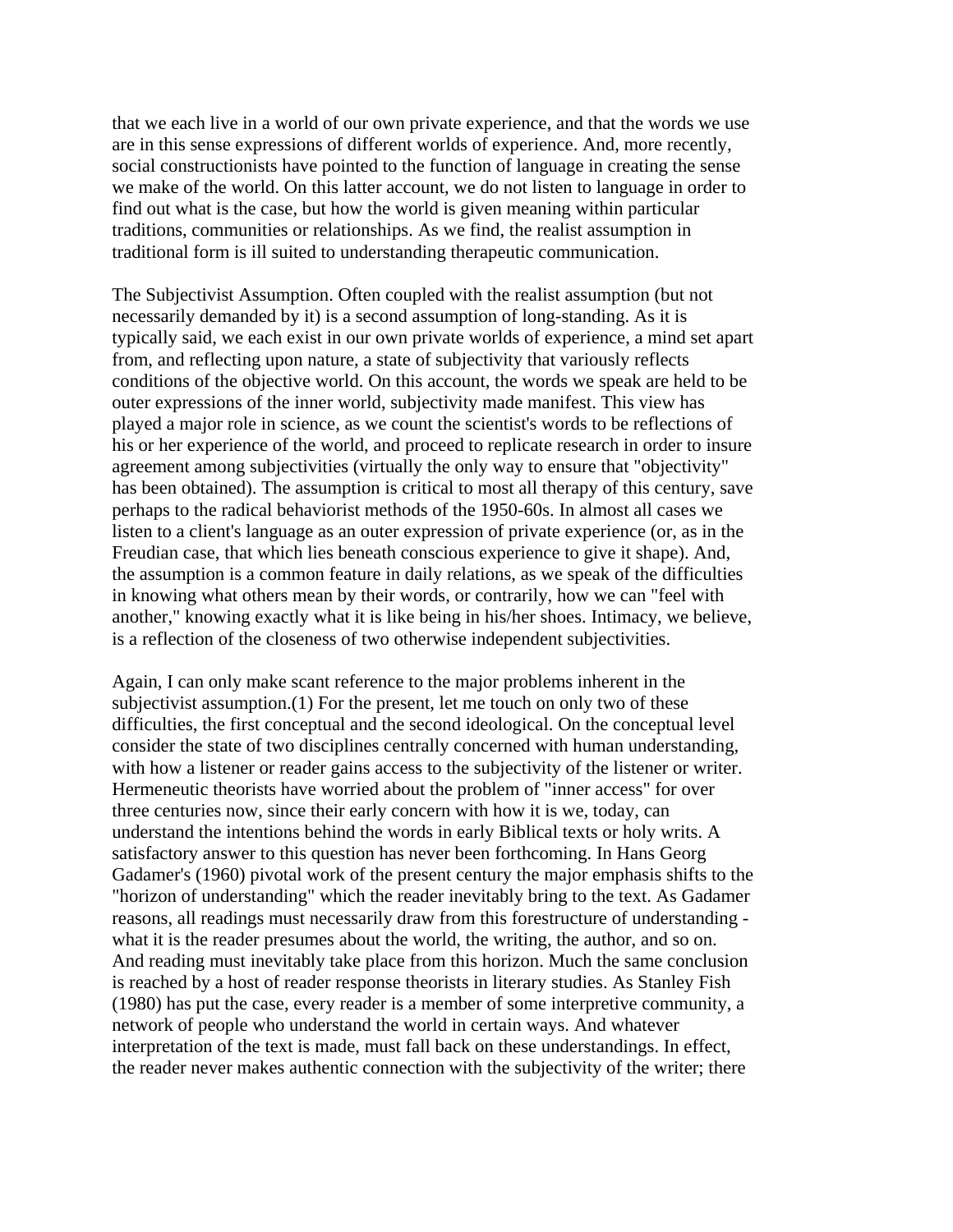is no escape from the standpoint one brings to the interpretation.

The dismal conclusion of this line of criticism is that we never gain access to the other's subjectivity; passage is forever occluded by the very resources available for interpretation. We shall return to this problem shortly. However, there is a second line of attack on the subjectivity assumption - in this case of a more political or ethical variety. Here it is variously argued that the valorization of individual subjectivity lies at the heart of individualist ideology, and this ideology is detrimental to our cultural future. In holding individual subjectivity as the essential ingredient of humanity, we simultaneously construct a world of fundamentally isolated individuals, each locked within their own private world. All we have to count on, ultimately, is ourselves. Others are by nature alien, and because self-seeking is the obvious choice under such conditions, others may indeed be seen as potential enemies. All forms of relationship - marriage, friendship, family, community, and indeed with humanity more generally - are necessarily artificial and must play a secondary role when the quality of individual subjectivity is paramount.(2) If this form of ideology retains its pervasive grip on cultural life, the future seems grim. In effect, this orientation to therapeutic communication has unfortunate political and social ramifications.

The Strategic Assumption. There is a third problematic assumption regarding communication, one often made by therapists in particular, and often about themselves as well as their clients. It is that communication operates as the major means by which individuals influence each other's actions. More specifically, it is reasoned, each of us possesses certain goals, motives, desires or the like, and within the realm of social affairs, language is the chief vehicle through which we achieve our goals, satisfy our desires, etc. However, not any language at any time will suffice, so that we must rationally consider what we can say, when, where and to whom. Language typically functions, then, as a strategic implement through which people obtain satisfaction from each other. It is in this sense, as well, that the therapist who wishes to induce change, may select his/her words carefully, insert them into the conversation at the proper juncture, and insure their content is understood and absorbed.

In light of the preceding discussion, the problems of the strategic assumption require but brief attention. The position borrows heavily from the subjectivist tradition (and is typically allied with the realist orientation). In this sense, it suffers from the same conceptual enigmas and the ideological shortcomings just discussed. In fact, the ideological implications of the strategic view represent perhaps an extreme version of the evils of individualism. For, we must ask, what kind of portrait does it thus paint of individual action, of human relationships, and the society more generally? If we take seriously this conception, what kinds of activities are subtly endorsed? Here we find reason for recoil. Do we wish to see human action primarily as manipulative, inauthentic and self-serving? If we were to adopt this stance, wouldn't acts of trust seem naive, commitment a sign of weakness, and the pursuit of human rights a political ploy? Even the therapist undermines his/her credibility, as the motive behind all communication becomes suspect (along with the therapist's attempts to explain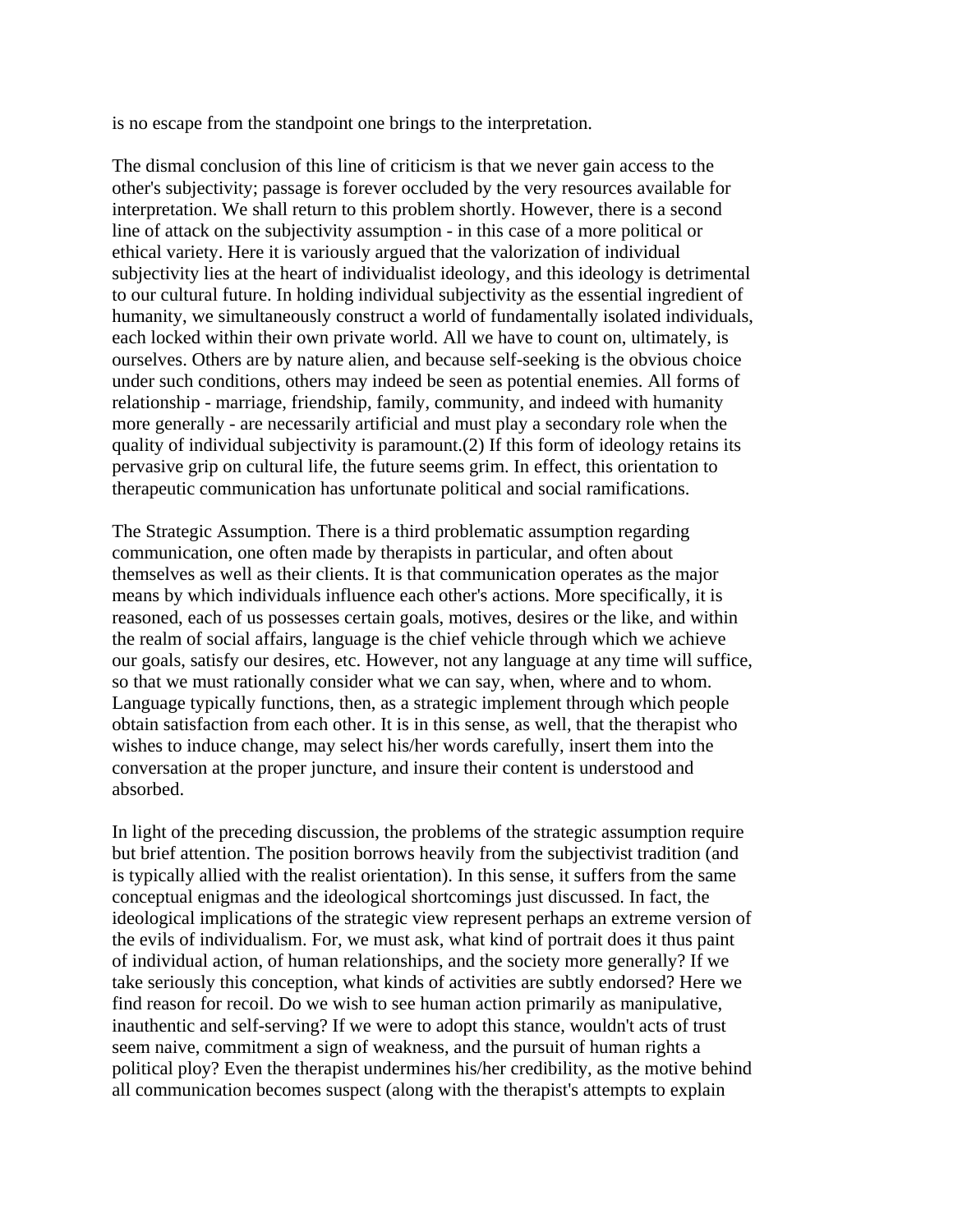what he/she is really doing.) If, then, we have multiple theories of communication available, the strategic view is among the poorest options.

## **The Emergence of Relational Communication**

As evidenced from the present volume, there is a significant transformation taking place in many sectors of the therapeutic community. There is broad discontent with traditions that presume the existence of an unconscious, of mental illness, of specifically individual problems, or of value neutral professional knowledge, and many are dismayed by the instigation of standardized therapeutic techniques, diagnostic manuals, mechanistic models of individual or family functioning. These are also therapists who are quite willing to abandon the realist and the strategic orientations toward communication, and who entertain doubts in the subjectivity assumption. There is an abiding concern within this group with the significance of communal meaning making, the constructed nature of reality, co-constructive processes in therapy, and the cultural and political character of therapeutic practice. Issues of narrative, metaphor, problem definition and dissolution, and multiple realities are topics of lively discussion. Although there are many ways of characterizing this transformation, in order to underscore its alliance with sweeping changes elsewhere in the humanities and sciences I would view it as social constructionist.(3)

The question that must now be asked is whether there is implied or extant within this movement an alternative conception of human communication. Further, would such a conception avoid replicating the problems inherent in the long standing traditions? My belief is that a new view of human communication can indeed be drawn from the constructionist dialogues, not only as they are taking place within therapeutic circles but as they have developed in the neighboring domains of ethnomethodology (Garfinkel, 1967), the history of science (Kuhn, 1970), the sociology of knowledge (Latour, 1987), discourse analysis (Edwards and Potter, 1994), literary theory (Fish, 1980) and communication theory (Shotter, 1993). In each of these cases there is a strong (though not exclusive) tendency to place the locus of meaning within the process of interaction itself. That is, individual subjectivity is abandoned as the primary site on which meaning is originated or understanding takes place; attention moves from the within to the between.

Although recognition of the jointly constructed character of meaning has become increasingly apparent, there is as yet no comprehensive account of how such a process occurs. If we accept such an orientation, what follows in implication; what new conceptual resources can be mobilized, what new questions are raised? In the interests of furthering the dialogue, in what follows I shall make a preliminary incursion into these domains. I offer, then, a series of rudimentary propositions and explications concerning the relational character of communication: (4)

An individual's utterances in themselves possess no meaning. Let me first propose that the single utterance of an individual itself fails to possess meaning. This is most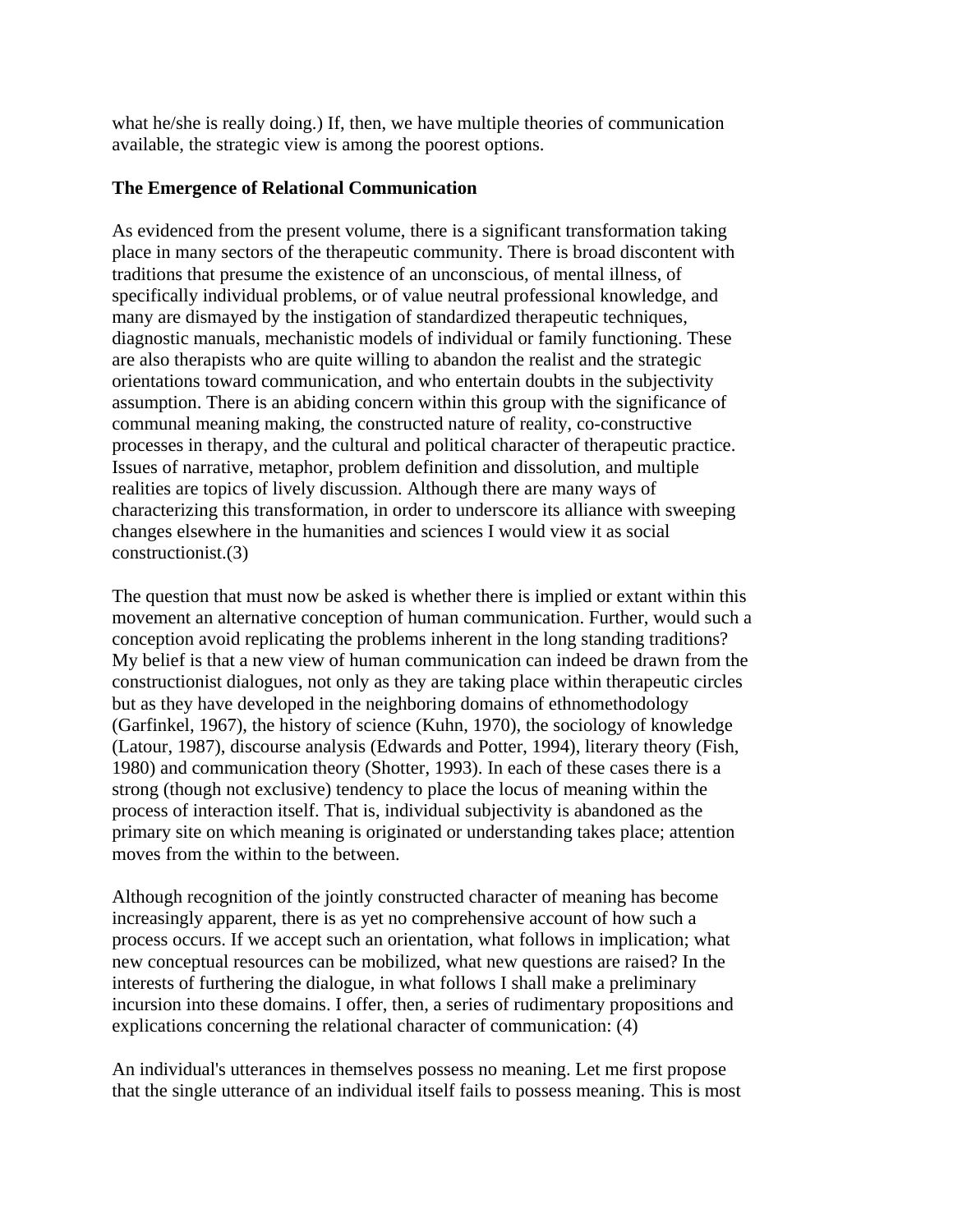obvious in the case of uttering any selected morpheme (e.g. the, ed, to). Standing alone, the morpheme fails to be anything but itself. It is opaque and indeterminate. One may generate a variety of apparent exceptions to this initial assumption - e.g. a shout of "help" on a dark night; or more extended word sequences, such as "Eat at Joe's." However, the communicative value of such exceptions will inevitably prove to depend on a prior history of relationships - in which, for example, shouts and billboards play a role in coordinating human affairs.

The potential for meaning is realized through supplementary action. Lone utterances begin to acquire meaning when another (or others) coordinate themselves to the utterance, that is, when they add some form of supplementary action (whether linguistic or otherwise). The supplement may be as simple as an affirmation (e.g. "yes," "right") that indeed the initial utterance has succeeded in communicating. It may take the form of an action, e.g. shifting the line of gaze upon hearing the word, "look!" Or it may extend the utterance in some way, e.g. when "the" uttered by one interlocutor is followed by "end!" uttered by a second.

We thus find that an individual alone can never "mean;" another is required to supplement the action, and thus give it a function within the relationship. To communicate is thus to be granted by others a privilege of meaning. If others do not treat one's utterances as communication, if they fail to coordinate themselves around the offering, one's utterances are reduced to nonsense. Supplements act both to create and constrain meaning.

# **The initial action (utterance, gesture, etc.) of the individual does not, in the hypothetical space developed thus far, demand any particular form of supplementation.**

Standing alone it possesses no implication for what is to follow. The act of supplementation thus operates postfiguratively in two opposing ways. First, it grants a specific potential to the meaning of the utterance. It treats it as meaning this and not that, as inviting one form of action as opposed to another, as having a particular implication as opposed to some other. Thus, if you ask me, "Do you have a light," I can react by staring at you in puzzlement (thus negating what you have said as meaningful action). Or, conversely, I can react in a variety of different ways, each bestowing a different meaning on the utterance. For example, I can busily search through my pockets and answer "no", I can answer "yes" and walk away, I can tell you "I am not serving beer," I can ask you what it is you really want, or I can even shriek and fall into a fetal crouch.

At the same time, as I create your meaning in one of these various ways I simultaneously act to curtail its potential in many others. Because I have created it as meaning this, it cannot mean that. In this sense, while I invite you into being, I also act so as to negate your potential. From the enormous array of possibilities, I thus create direction and temporarily narrow the possibilities of your identity as a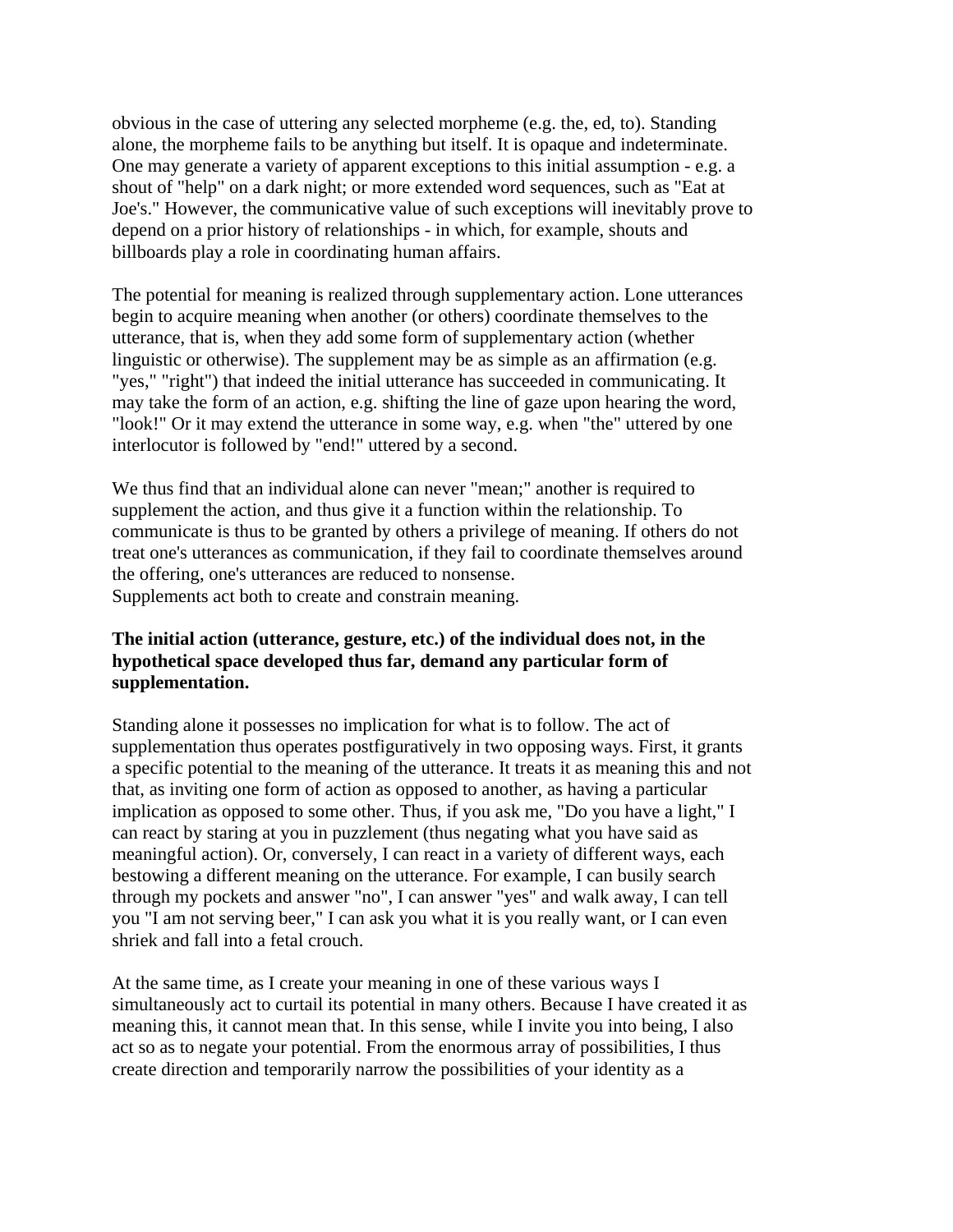meaningful agent.

But this curtailment must not be viewed as uni-directional, with the supplement both creating and delimiting that which has preceded. In the roughly ordered state of ordinary cultural life, action-supplement coordinations are already in place. Actions already embedded within relationships thus have a prefigurative function. The invite or suggest certain supplements as opposed to others - because only these supplements are considered sensible or meaningful. Thus, while falling into a fetal position is possible in principle, it risks abrogating the very possibilities of meaning within the relationship. In this way, the action-supplement relationship is more properly viewed as reciprocal: supplements operate to determine the meaning of actions, while actions create and constrain the possibilities for supplementation.

Meanings are subject to continuous reconstitution via the expanding sea of supplementation. In light of the above considerations we find that whether meaningful communication occurs, and what is communicated among persons, is inherently undecidable. That is, "the fact of meaning" stands as a temporary achievement, subject to the continuous accretion and alteration through supplementary significations. All that is fixed and settled in one instance, may be cast into ambiguity or undone in the next. Sarah and Steve may find themselves frequently laughing together, until Steve announces that Sarah's laughter is "unnatural and forced," just her attempt to present herself as an "easy going person" (in which case the definition of the previous actions would be altered). Or Sarah announces, "you are so superficial, Steve, that we really don't communicate," (thus negating the interchange altogether as a form of meaningful activity). At the same time, these latter moves within the ongoing sequence are subject to negation ("Steve, that's a crazy statement."), and alteration ("You are only saying that, Sarah, because you find Bill so attractive.") Such instances of negation and alteration may be far removed temporally from the interchange itself (e.g. consider a divorcing pair who retrospectively redefine their entire marital trajectory), and are subject to continuous change through interaction with and among others (e.g. friends, relatives, therapists, the media etc.).

At this point, however, we find the exclusive focus on face-to-face relationships is far too narrow. For whether "I make sense" is not under my control, neither is it determined by you, or the dyadic process in which meaning struggles toward realization. At the outset, we largely derive our potential for meaning in the dyad from our previous immersion in a range of other relationships. We arrive in the relationship as extensions of previous patterns of meaning making. And, as we move outward from our relationship to communicate with others, they also serve as supplements to our relational pattern, thus altering the meanings we have generated. And these interchanges may be supplemented and transformed in their meaning by still others. In effect, meaningful communication in any given interchange ultimately depends on a protracted array of relationships, not only "right here, right now," but how it is that you and I are related to a variety of other persons, and they to still others - and ultimately, one may say, to the relational conditions of society as a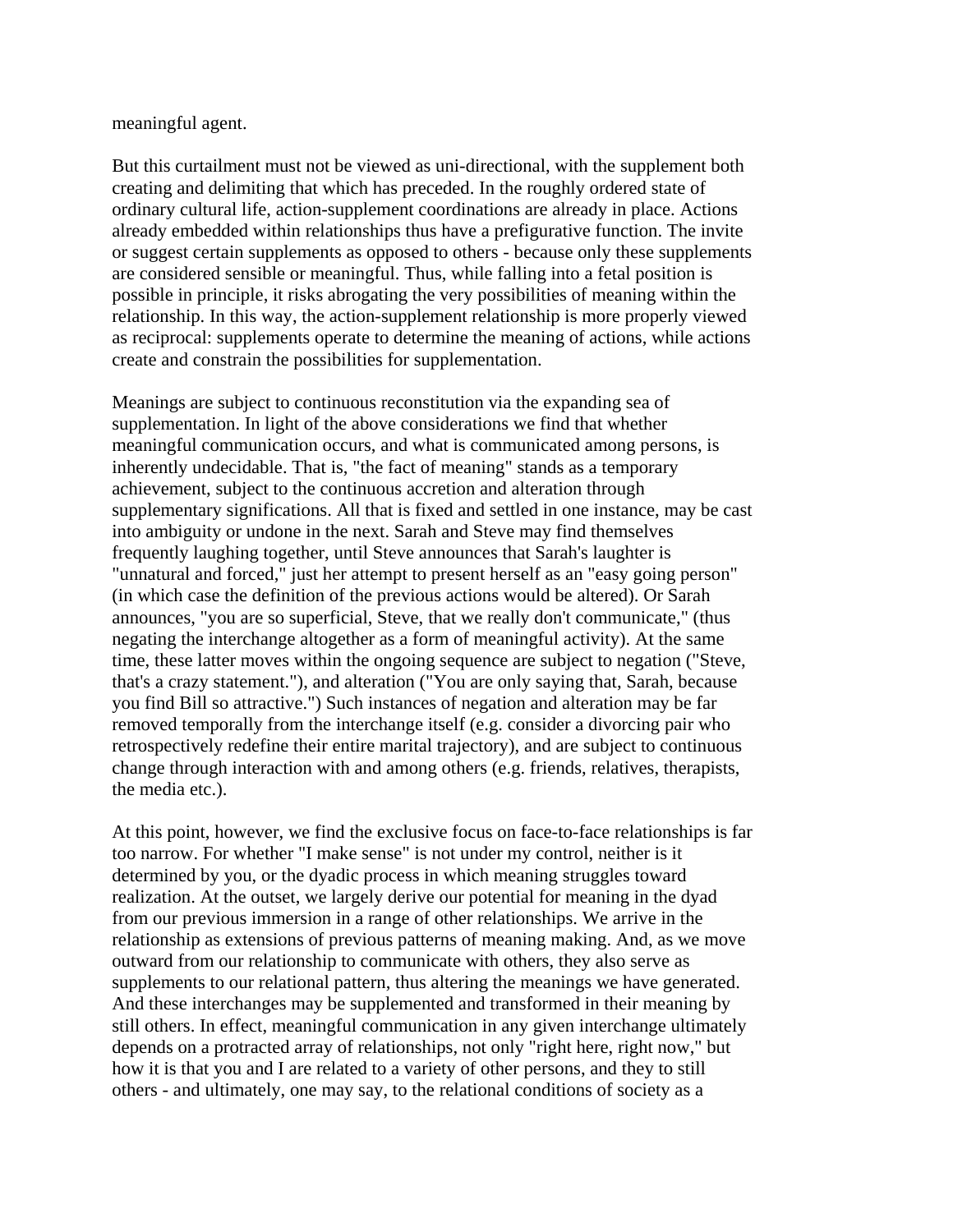whole. We are all in this way interdependently interlinked - without the capacity to mean anything, to possess an "I" - after all, a position within a relationship - except for the existence of a potentially assenting world of relationships - which can simultaneously function to rob the both of us of meaning altogether.

If these various suppositions provide a preliminary intelligibility, there is one derivative of profound implication. Rather than viewing language in traditional terms - where its capacities to reflect reality, express subjectivity, or serve personal strategies are all focal - we find that language is constitutive of relationships. That is, it forms an integral part of the relationship itself, in the same way as smiles, frowns, hugs, and caresses, or gifts at a birthday or the paycheck presented at the end of the month. To be sure we may treat language as if it describes reality, but such a treatment is itself a relational performance, a "game" in which we agree (explicitly or implicitly) to use certain callings on certain occasions. From this use-based conception of meaning, the central focus shifts to the social ramifications of language use. What follows in a relationship when self or world is framed in just this way; what dances am I invited into when you use these phrases as opposed to others? We become concerned, then, with the consequences of language as a form of action, but we see these consequences as under the control of neither the actor nor the recipient.

# **Therapeutic Communication: Toward a New Agenda**

We have here but the beginnings of a new view of human communication; by its own standards its full contours will only emerge with further interchange and its completion shall forever be postponed. However, as the implications of such a view are set in motion we find that many of the difficult questions with which the therapeutic community has long wrestled are transformed. The enigmas change their form, old answers are abandoned and new ones take their place. In important respects a revisioning is required; for many, the conversations are already under way. In the remaining pages I wish to isolate four areas in which deliberation is especially invited.

#### **The Psyche: From the Reified to the Relational**

Traditional theories of communication, with their strong emphasis on human subjectivity, have been closely allied with a more general individualist orientation to therapy itself. That is, therapists have by and large placed their major interest in the states or conditions of individual minds. As we move from Freudian theory of repression, to neo-analytic accounts of object relations, Rogerian concerns with selfregard, and into present day disquisitions on cognitive schemas, the central concern with the individual psyche remains fixed. Even within family systems theory, individual mental conditions have sustained a robust existence (consider radical constructivism). Yet, as we shift our conception of human communication to the between, this long-standing tradition is called into question. Our attention is soon drawn to the fact that the enormously rich language we have for depicting inner states is itself not a product of such states but of relational coordination. The language does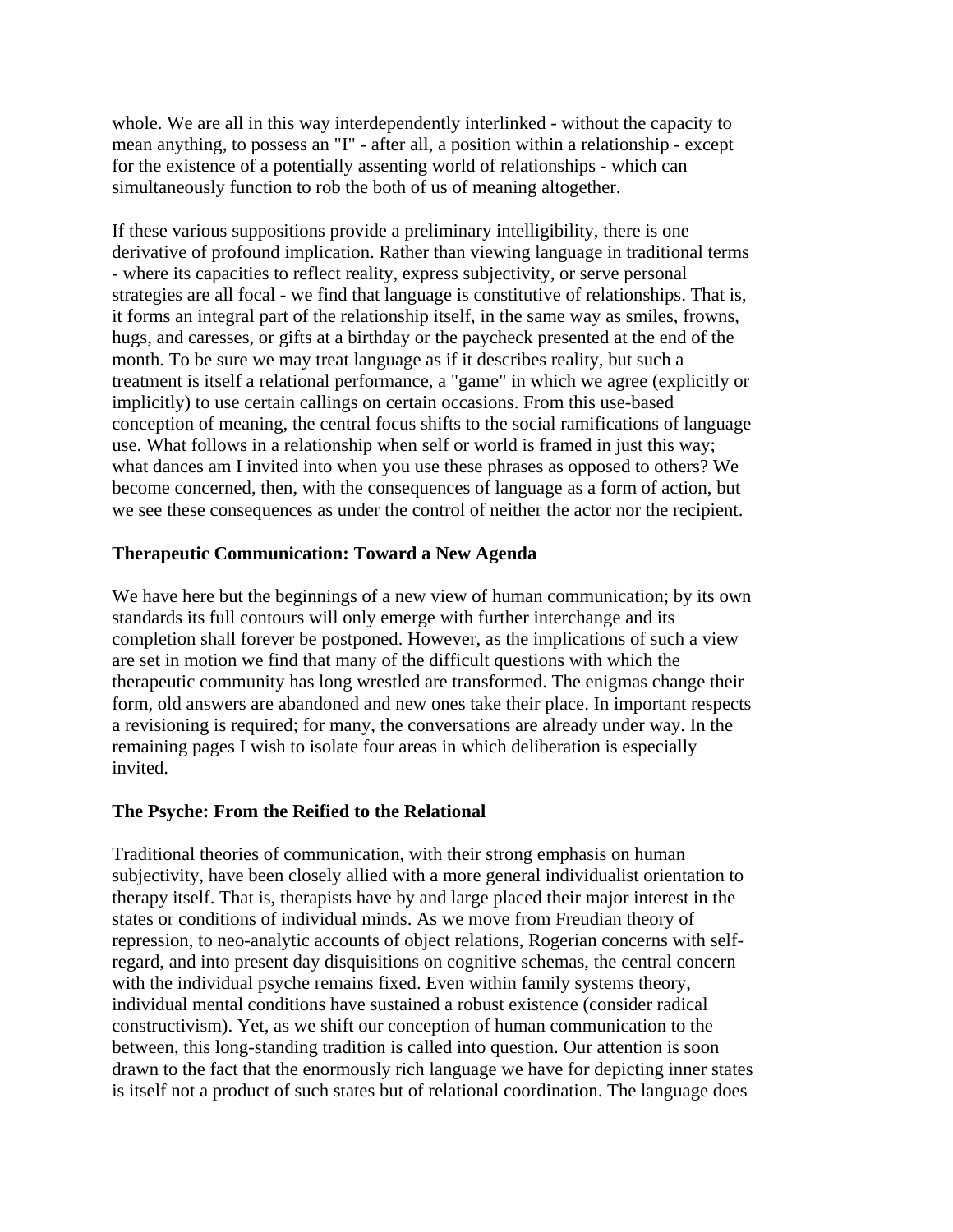not thus "depict," so much as it constructs what we take to be the character of subjectivity. Contemporary discourse on mental states - the taken for granted vocabulary of reason, emotion, intention, motives and the like - constitutes an ethnopsychology, a set of culturally and historically situated ways of talking, writing, and acting. In principle, such a language is dispensable.

Such conclusions are of substantial consequence for the process of therapy. At the outset, they undermine the long-standing practice of mental exploration - at least in the forms we inherit. What is the purpose of exploring the unconscious if there is no such domain; must suppressed emotions be released if the very idea of a suppressed emotion is a cultural myth; must we be concerned with tapping the individual's private construals or cognitions of the world if the presumption of an inner origin of language is politically pernicious? In effect the entire rationale for exploring the client's subjectivity is eroded. But does the relational view of communication mean the death of psychological language; should we now consider abandoning such forms of description and explanation, avoiding all talk of the client's "feelings," "thoughts," or "desires."?

In my view such a conclusion is neither intellectually nor practically warranted. The argument for the constructed character of psychological language does not lead to the baleful conclusion that such language should be abandoned. In the same way, we should little wish to abandon our conceptions of good and evil simply because we recognized that they were culturally and historically contingent. To be apprised of one's cultural meanings is not to step out of culture. Thus there is no reason for therapists to abandon deliberation on the client's mental conditions. On the contrary, the enlightened practitioner will see in constructionism a rationale for expanding the presently preferred discourses of the therapeutic community. Therapeutic schools which limit the range of discourse - focusing exclusively, for example, on unconscious motives, self-acceptance, or cognitions - impose arbitrary limits on therapeutic conversations. Further, we might open the door to many other discourses common within the society, but often eschewed by therapists by virtue of their "unscientific" basis. Here I am thinking of a range of otherwise marginalized discourses - of spiritual life, of the deities, and of the mystical and mysterious.

I am not hereby advocating the ultimate reification of these discourses psychological or otherwise. All therapeutic conversation will necessary operate to objectify its subject matter during the interactive moment; such temporary effects are scarcely avoidable. However, I am proposing that by expanding the range of what can count as the real in therapy, the range of intelligible and potentially useful moves is also augmented. Each new form of "saying" is simultaneously a new form of relating, and with potentially different consequences.

There remains an additional challenge for the field. Few in the western tradition would wish to part with the language of the self, of subjective states and conditions. Yet, how are we to reconcile this investment with the intellectual and ideological arguments to the contrary? At least one central solution to this dilemma is by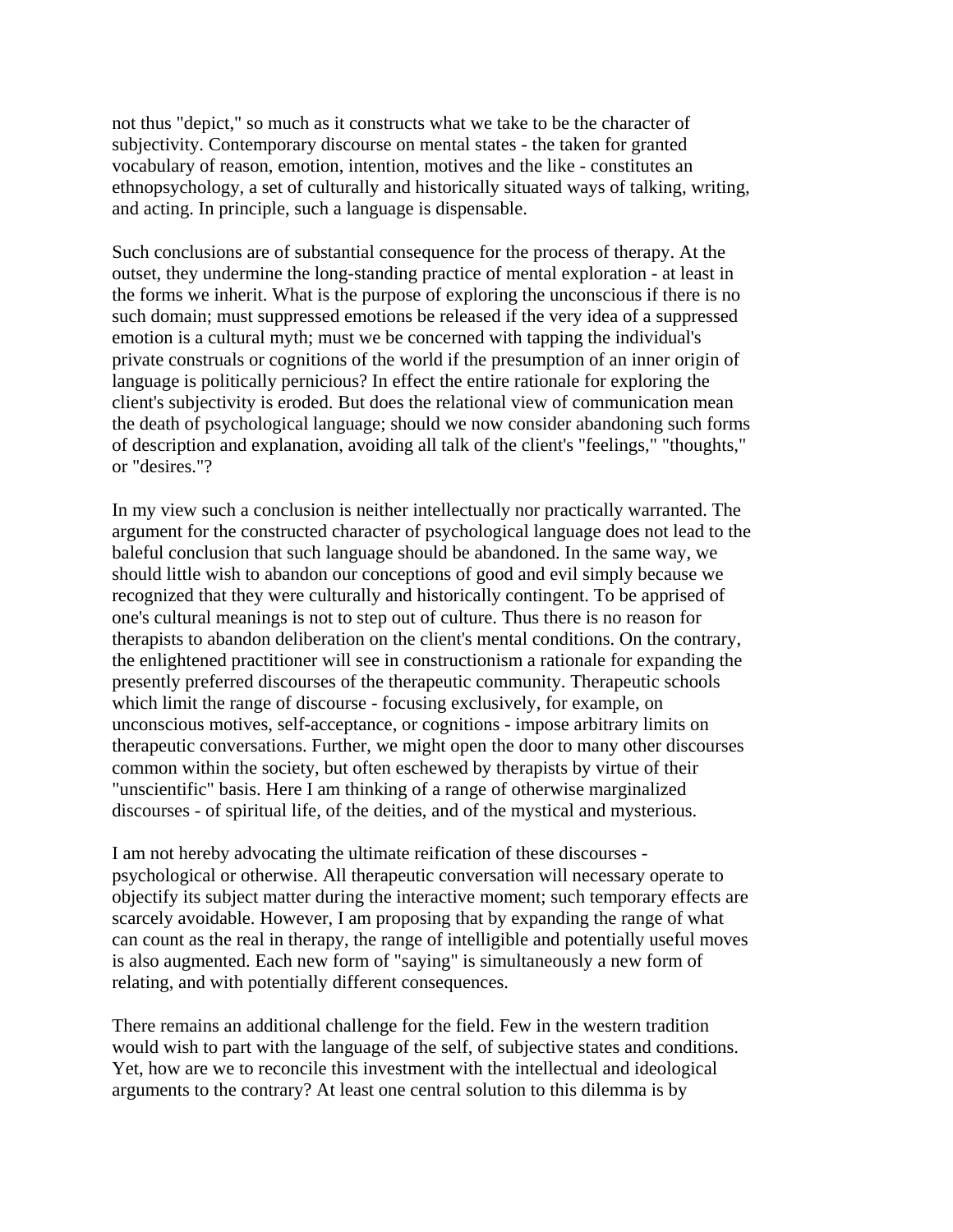refiguring the language. That is, we may reconstruct our conceptions of the self so that mental terminology loses its moorings in the ideology of the self-contained individual, and acquires a more fully social or systemic character. In this sense we may come to use the language in different ways and for different purposes. Movement toward such reconceptualization is already in motion. Relying on the earlier work of Vygotsky and Bakhtin, many developmentalists have begun to reconceptualize thought as internalized language. On this account, cognitive processes are not the possessions of single individuals so much as their relationships speaking through them (see for example, Wertsch, 1991). As I have also tried to demonstrate (Gergen, 1994) we may conceptualize emotions as elements within relational scenarios, actions that gain their intelligibility and necessity from patterns of interchange. Here it is possible to view anger or depression not as a personal event, but as a constituent of a particular relational dance. Ways in which these re-visioned concepts of self can be cashed out in therapeutic practice is nicely demonstrated by Penn and Frankfurt (1994).

#### **Therapeutic Effects: The Transportability Problem**

What is actually changed through therapy? Consistent with its individualist base, this question is typically answered in terms of the individual psyche. It is through the removal or repression, a process of catharsis, a gain in insight, the enhancement of self-acceptance, or the alteration in cognitive schemas, as it is variously reasoned, that long term change is effected. Most important for present purposes, the therapist presumes an automatic transportability in effect. That is, once the individual psyche is altered within the therapeutic encounter, the effects are transported into the world. Or, using the common mechanistic metaphor, once the machine has been repaired (by the master mechanic), it is readied for use outside the shop. However, if we de-reify the psyche, as reasoned above, this traditional logic ceases to be compelling.

Yet, if we cannot fall back on the assumption that "a change of mind" produces farreaching changes in individual conduct, how are we to understand therapeutic efficacy? How are the effects of a therapeutic conversation transported into the life world outside?

This is no small question, and I can here do little more than render support for a conversation essential to future practices. If we follow the constructionist logic, therapy represents a conversation in which participants borrow heavily from their relations outside, but also a relationship which wends its way toward a unique reality (discourse patterns shared distinctively by the participants themselves.) Under these conditions it might be possible for therapist and client to locate a wonderfully functional mode of relating - using discourses that generated a sense of harmony and fulfillment within the encounter. However, this same set of discourses might also be wholly contained within the relationship. That is, it may have little or no "street value," little transportability into other relations. Given the use-based view of communication generated above, the major question is whether the client can "walk the talk," whether the metaphors, narratives, deconstructions, reframings, multiple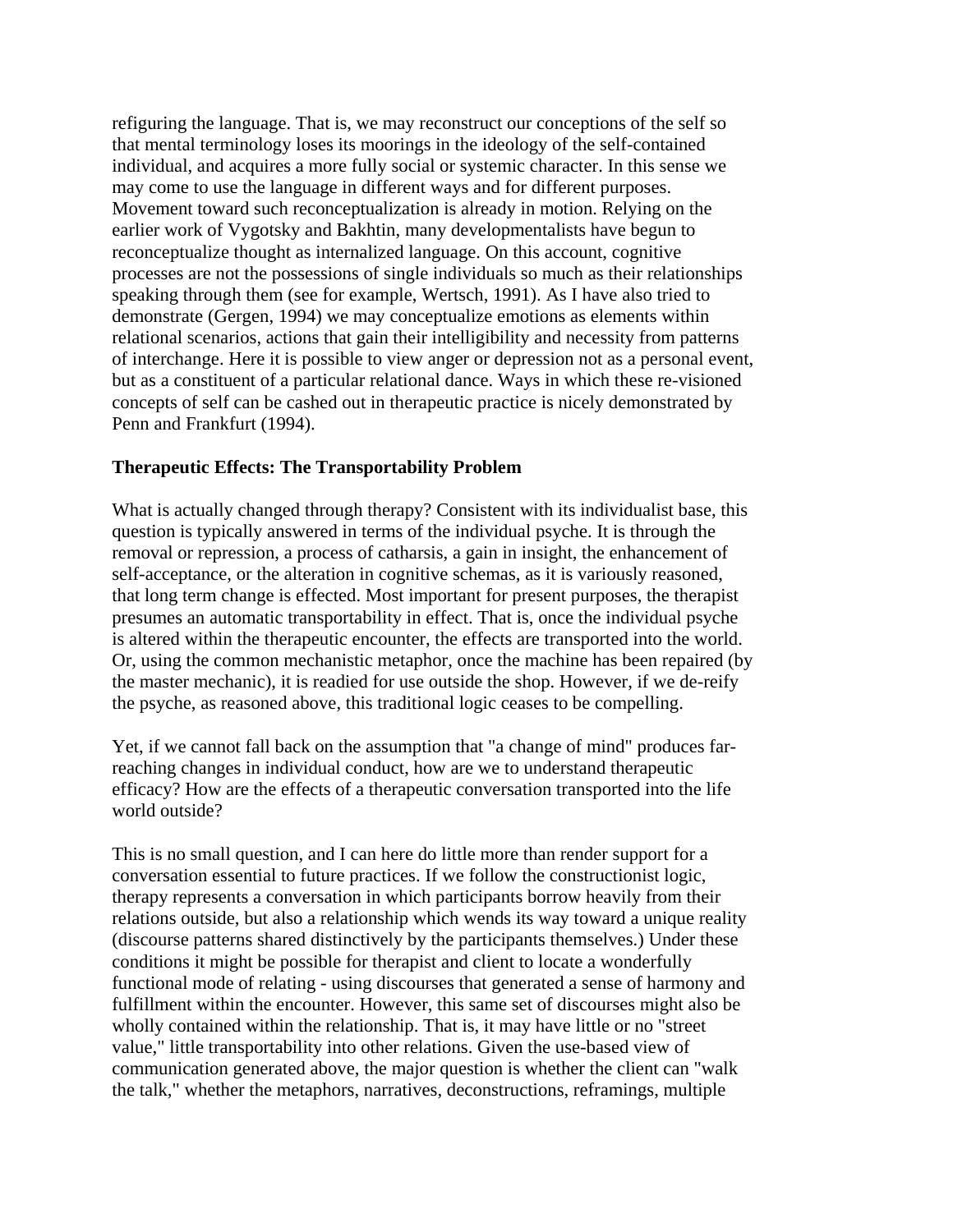selves, expressive skills and so on developed within the therapeutic encounter can be carried into other relations in such a way that these relations are usefully transformed.

At one level, I have little doubt that such effects do occur. However, more effective demonstrations of the ways in which the therapeutic conversations or discourses actually insinuate themselves into the life worlds of clients would be very useful. Further, more concerted attention is needed to how the two contexts - therapy and life world - can be made to converge. The most obvious means, and one very congenial to the family therapy movement, is to work with relationships rather than single individuals. In this way new discursive forms and practices are set directly in motion. However, this does not fully solve the problem, as the group reality of the therapeutic hour may not be transportable; group members are also embedded within multiple relationships. I am drawn at this point to a variety of practices that various therapists have developed to move practices into life settings. I am struck by the use made of letter writing, both to and by clients, in the work of White and Epston (1990) and Penn and Frankfurt (1994). In Buenos Aires, Christina Ravazolla has developed means of having client families view relevant videos together. Other therapists have sent therapy tapes home with their clients for discussion in the home. Further and more concerted sharing of ideas and practices now seems invited within the therapeutic community.

# **The Politics of Therapy**

How are we to regard the relationship between values (ethics, political ideals) and the therapeutic process? Or more specifically, in what ways should the therapist's own values color the process and shape the outcomes? There have been two major phases in thinking on this problem over the decades. In the first phase, governed largely by the traditional conceptions of value free science, and therapy as an applied science, issues of political and ideological value were simply declared irrelevant. As it was reasoned, the task of therapy is not to legislate on values or politics, but simply to "cure" individuals (or families) of the manifest illnesses. From the staunch critiques of the anti-psychiatry movement of the 1960s to present-day feminist critiques of the androcentric basis of traditional therapy, this view has been substantially undermined. Even a posture of non-engagement is viewed as ethical and political in its consequences. Whether mindful or not, therapeutic work is necessarily a form of social activism - for good or ill.

With this emerging realization, a second phase begins. In this case many therapists have begun to explore the implications of ethically and politically committed therapy. Rather than eschewing value considerations, they form a raison d'etre. We have, then, the development of therapies that are specifically committed, for example, to a feminist or a gay politics, or in which ethnic issues are focal. With the rapid expansion in identity politics, there is every reason to anticipate an expansion in such investments.

In a certain sense, constructionist conceptions of therapy are highly congenial to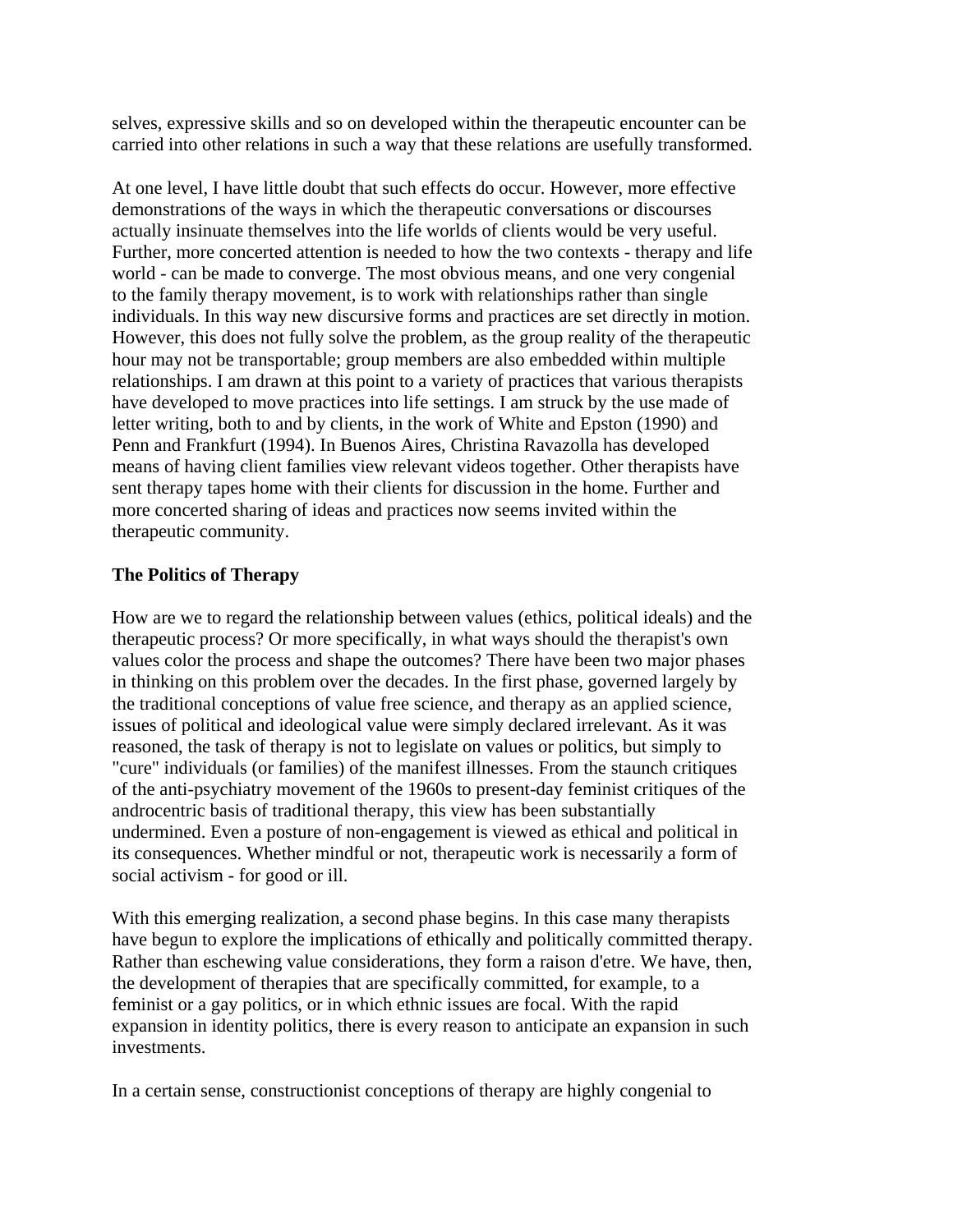these investments, and indeed, in their deconstruction of traditional warrants for the status quo are often used in support of value invested work. However, with valuational commitment now on the agenda, can we rest secure? I think not. I am particularly concerned with the possibility of an anguished fragmentation - the development of multiple therapeutic enclaves each claiming a moral high ground, each isolated and righteously indignant by the virtue of its claims. Not only would the fruits of more globally shared conversation be denied, but we would approach a bellicose state in the therapeutic world of all-against-all. In my view we should be able to see within a relational view of communication the potential for moving beyond our present condition.

I think there are such possibilities inherent in a relational account. At the outset we find that there are no foundations - no final justifications - for any ethical or political claim. That is, the same deconstructive efforts previously used to undermine the authority of science can also be turned reflexively on those who would wish to replace (or augment) science with a particular system of values. This does not mean we should avoid value positions; as in the above, we can scarcely step out of culture. However, constructionism does remove the ultimate authority of such statements just the kind of authority that, in my view, is most frequently used to silence or obliterate those whose voices differ from one's own. In addition, in its emphasis on the ultimate interdependence of all meaning, the relational account of communication also suggests a new and different role for therapists. Rather than either avoiding or occupying specific political positions, we may fruitfully explore the possibilities of bringing disparate groups into coordination, rendering alienated languages more permeable, enabling people to speak in multiple voices, reducing the potential for lethal action.

Excellent examples of this kind of work are furnished by the Public Conversations Project at the Family Institute of Cambridge. Here therapists work with diverse and conflict-ridden political and work groups to generate change oriented dialogues. For example, Pro Choice and Pro-Life advocates, defense analysts and peace activists, and delegates from nations in conflict are brought together for workshops or facilitated conversations. Under closely monitored conditions, such interchange proves enormously productive in terms of generating mutual understanding and reducing hostility (see, for example, Chasin and Herzig, 1994; Roth, 1993). As therapists move into mediation work and organizational consulting, I see these potentials for working at the boundaries of meaning significantly expanding. And in a world where group differences are increasingly accentuated, the need for such work will only increase.

#### **Transcending Narrative: Toward a Relational Sublime**

The concept of narrative plays two significant roles in contemporary thinking about therapy. The first is inherited from the past and concerns the therapist's selfunderstanding. This is the narrative of progress, wherein the client moves, with the therapist's help, to an enhanced state of well-being. In the second role, narrative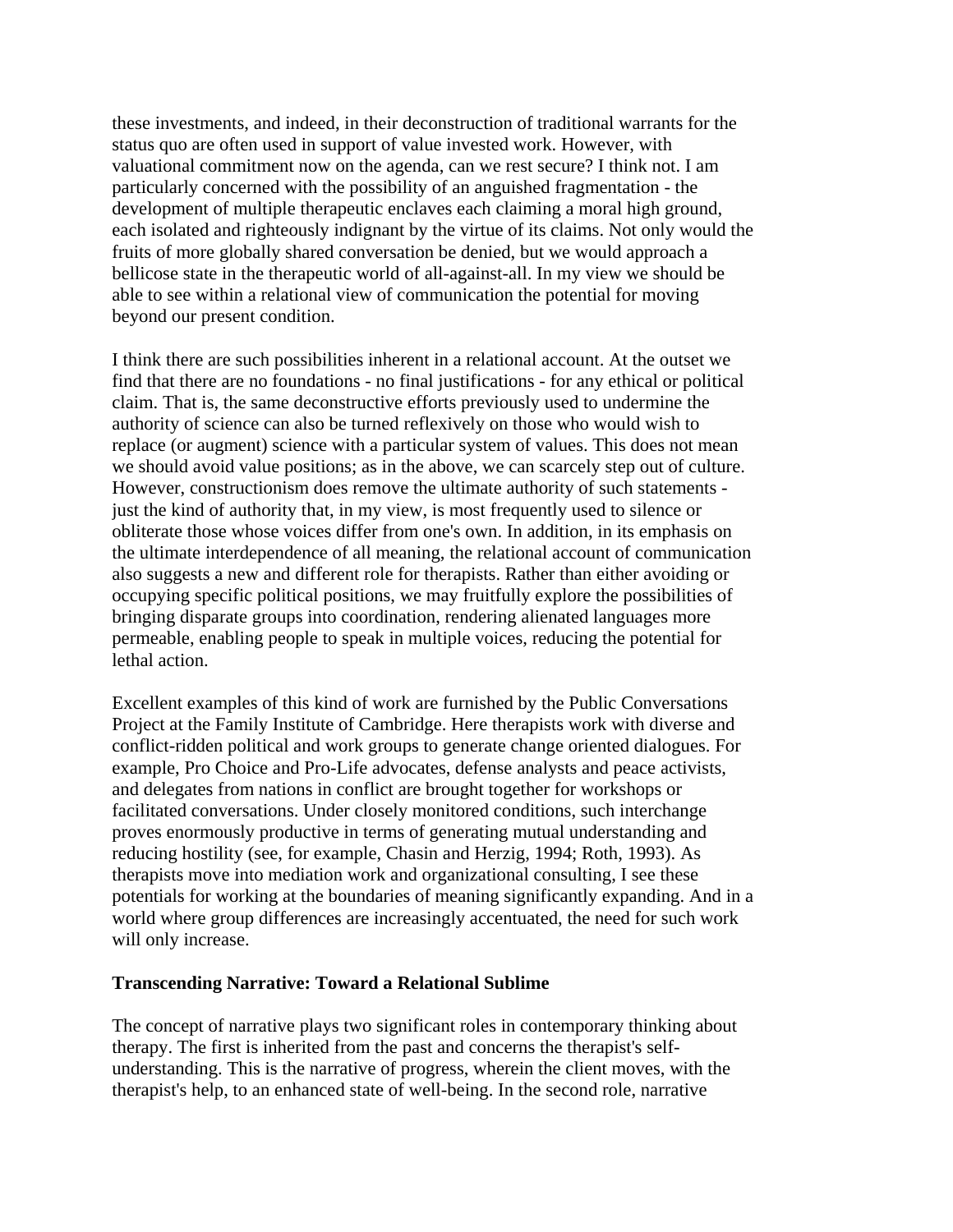comes into play as a vehicle for understanding the client. Here the client's life narratives are typically viewed as forms of meaning which themselves either constitute or contribute to the manifest problem. In keeping with the narrative of progress, the therapeutic challenge is to alter (dissolve, deconstruct, reframe, enrich, or multiply) the client's narrative as given. The hope is that with the development of the altered narrative, the individual will be freshly empowered. We have already discussed the challenge of narrative transportability. Yet in light of a relational orientation to communication, there is a more subtle problem that must now be confronted. I am particularly concerned here with narrative approaches to therapy in the context of the continuous renegotiation of meaning.

My concerns here are several in number. The first is with the tendency to view the newly developed narrative as a personal possession of the client. As reasoned above, meaning is jointly negotiated. Thus, while the client may transport the new narrative into the life world, he/she does not control its meaning. Its meaning and implications are open to continuous reshaping as relationships proceed. Second, I am concerned with the capacity of the newly fashioned narrative to remain effective across a wide range of relationships. As reasoned elsewhere (Gergen, 1994), it's not clear that a fixed view of oneself or one's conditions can remain functional across a wide range of ever-emergent relationships.

Finally, I am concerned with the presumption of the progressive narrative of therapy itself. As new narratives are placed in action, they have the potential for altering the character of relationships. Indeed, much of the hope for constructionist therapy depends on this view. However, as any given relationship is changed, so are other relationships in which participants are engaged. As proposed, local meaning is always dependent on a broad spectrum; as local meanings change, so do they reverberate elsewhere in the cultural world. The upshot of this process is that where a positive therapeutic outcome (progress) may be immediately discernible in the local sphere of relationship, there is no reason to suspect either that the effects will be of long duration, or that they will be positive for all who are affected. With reverberated meanings, other relationships may be upset, and this upheaval may subsequently impact the local relationships. (Consider the beleaguered wife who through therapy develops a new narrative of strength and independence; she opts for a divorce and soon is harassed by her children, relatives and friends of the couple, the clergy, and the divorce lawyers.)

Such concerns suggest that we must ultimately move beyond narrative as the center of our interest to the relational matrix from which narrative understandings emerge. We may wish to construct these processes in a variety of ways, and with different possible outcomes. Surely this would be a useful endeavor. However, I wish to close this piece in a more speculative way. Can we envision, I ask, a condition of pure relatedness, a condition in which - like the ocean - all the individual waves are given form by each other, and we must recognize with awe the potential of a singular movement of the entirety. I shall call this condition a relational sublime. We cannot articulate the character of the sublime, for our languages are themselves only local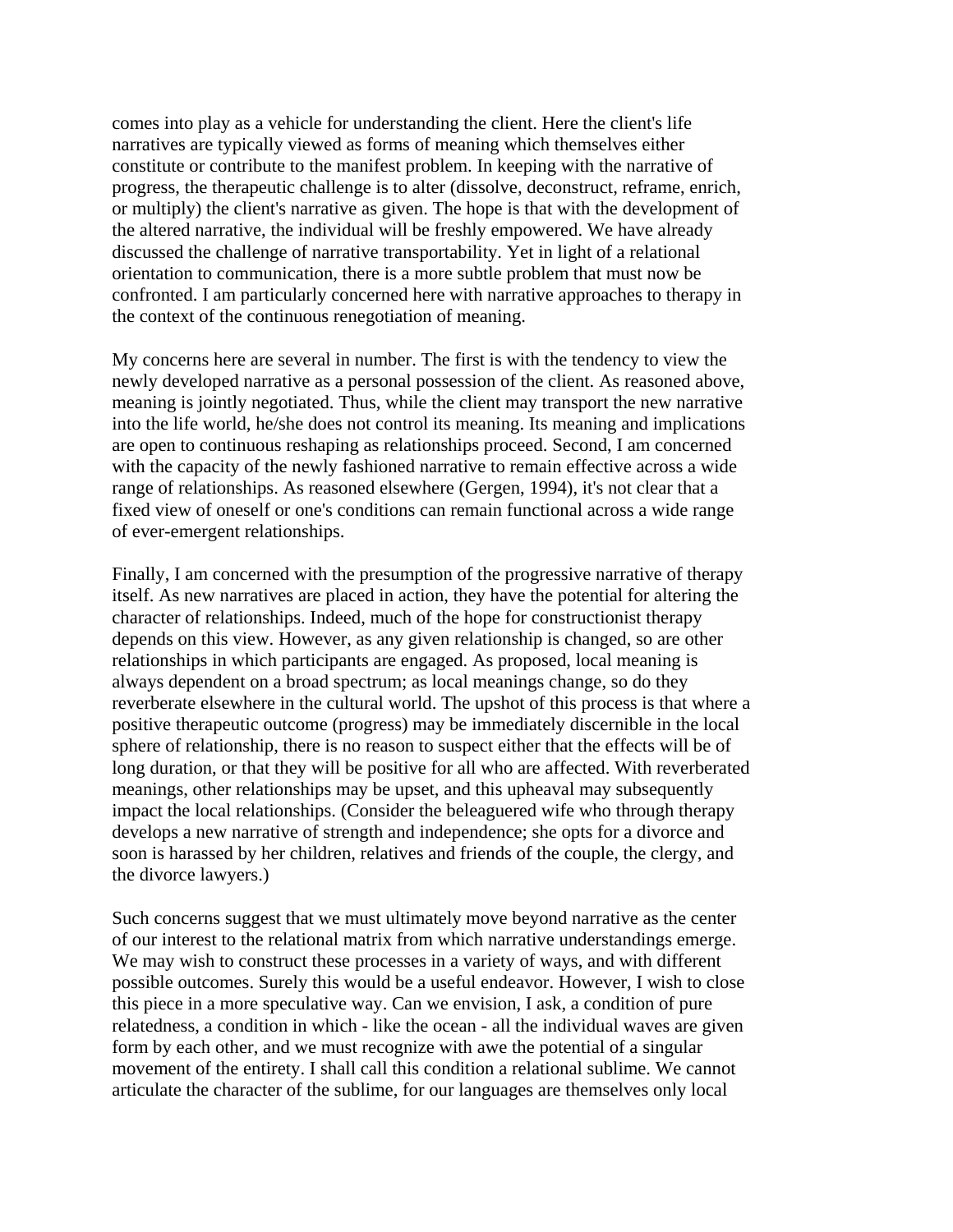manifestations of the whole; they cannot account for origins which supersede them in profundity. However, we may with consciousness of the relational sublime perhaps move more comfortably in the world - with less anguish and more tolerance. Rather than charting a singular course for our swim through life - feeling buffeted by the waves, frustrated by our incapacity to make headway, irritated by the squalls that send us helter-skelter - we might, with consciousness of the relational sublime, more properly see ourselves as at one with our surrounds, our bodies moving in multiple directions as we harmonize with the undulations of the grander force. The term sacred When our beings conjoin with a relational sublime, perhaps these are moments in which we most fully approach the sacred.

#### **Footnotes**

- 1. For a more detailed account of the problems in both realism and intersubjectivity, see my book, Realities and relationships.
- 2. For a more extended account of these problems see, for example, Bellah et al. (1985), Lasch (1979), and
- 3. Exemplary of this work in therapy are volumes by White and Epston (1990), McNamee and Gergen (1992), Andersen (1991), and Hoyt (1994).
- 4. For a more detailed account see Gergen (1994).

#### **References**

- Andersen, T. (1991) The reflecting team: Dialogues and dialogues about the dialogues. New York: Norton.
- Bellah, R.N. et. al. (l985) Habits of the heart. Berkeley: University of California.
- Chasin, R. and Herzig, M. (1994) Creating systemic interventions for the sociopolitical arena. In B. Gould and D. Demuth (Eds.) The global family therapist. Boston: Allyn and Bacon.
- Edwards, D. and N. Mercer (l987) Common knowledge: The development of understanding in the classroom. London: Methuen.
- Edwards, D. and Potter, J. (1992) Discursive psychology. London: Sage.
- Fish, S. (1980) Is there a text in this class? The authority of interpretive communities. Cambridge: Harvard University Press.
- Gadamer, H.G.(l960) Truth and method. New York: Seabury.
- Garfinkel, H. (l967) Studies in ethnomethodology. Englewood Cliffs, NJ: Prentice-Hall.
- Gergen, K.J. (1994) Realities and relationships. Cambridge: Harvard University Press.
- Hoyt, M. (Ed.)(l993) Constructive therapies. New York: Guilford Press.
- Kuhn, T.S. (l962) The structure of scientific revolution. Chicago: University of Chicago Press.
- Lasch, C. (1979) The culture of narcissism. New York: Norton.
- Latour, B. (l987) Science in action. Cambridge: Harvard University Press.
- Middleton, D. and Edwards, D. (1990) Conversational remembering: A social